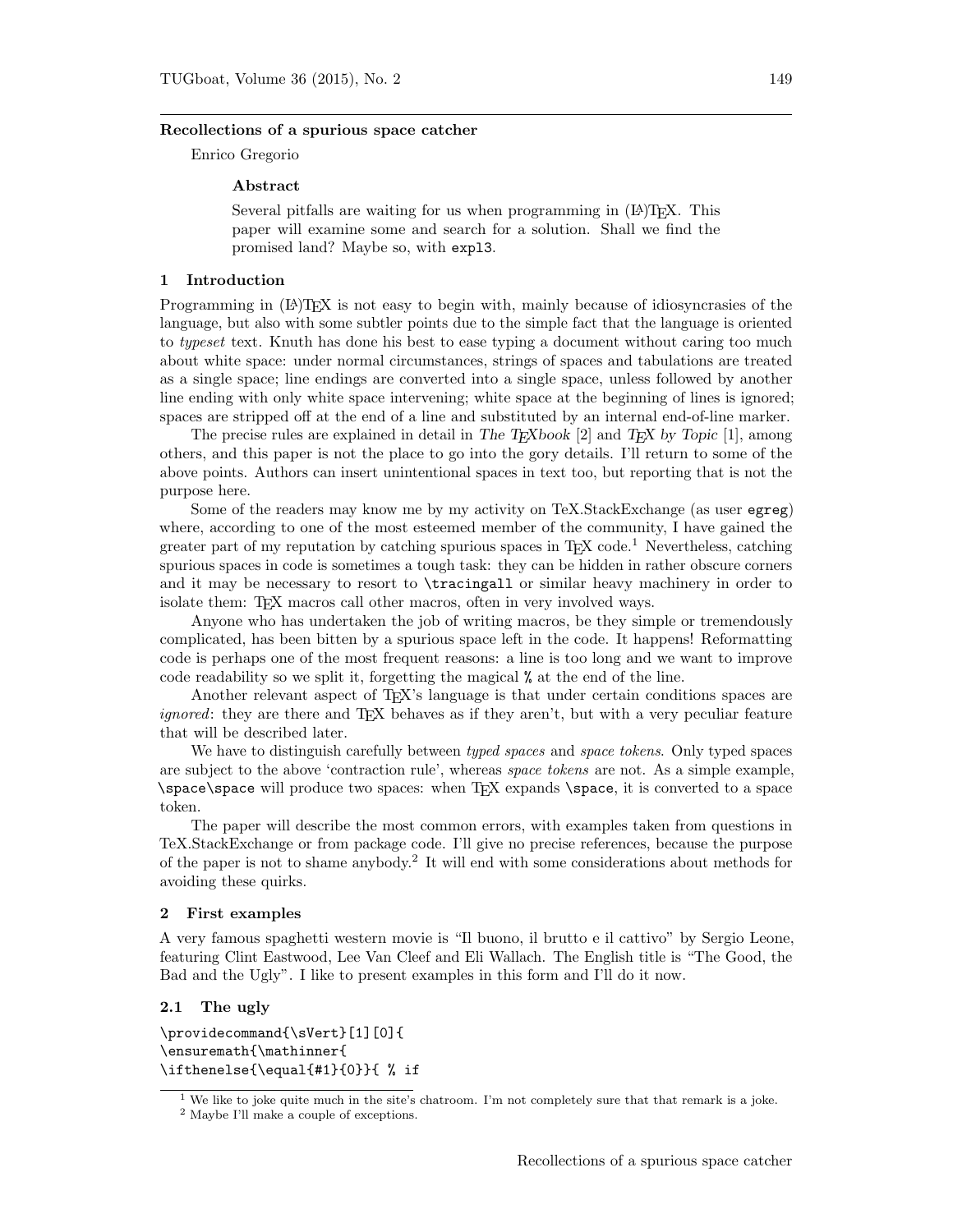```
\rvert}{}
\ifthenelse{\equal{#1}{1}}{ % if
\bigr\rvert}{}
\ifthenelse{\equal{#1}{2}}{ % if
\Bigr\rvert}{}
\ifthenelse{\equal{#1}{3}}{ % if
\biggr\rvert}{}
\ifthenelse{\equal{#1}{4}}{ % if
\Biggr\rvert}{}
}} % \ensuremath{\mathinner{
}
```
This code is part of a package in which no blank line separates the various macro definitions and is ugly in several respects: there is no indentation that can make clearer the various parts and the nesting of the conditionals; the code is clumsy and misses several end-of-line %-protections.

Remember that an end-of-line is converted to a space token; in this particular case they aren't really relevant, because most of the code is processed in math mode where space tokens are ignored. However, a user could type \sVert in text mode because of \ensuremath, ending with excess spacing around the bar: in this case the first end-of-line and the space between  $\}$ and % at the end are not ignored.

Using \providecommand is obviously wrong: users loading the package will expect the command \sVert do the advertised thing, not something else. A better definition would be

```
\newcommand*{\sVert}[1][0]{%
```

```
\ifcase#1\relax
    \rvert % 0
  \or
    \bigr\rvert % 1
  \or
    \Bigr\rvert % 2
  \or
    \biggr\rvert % 3
  \or
    \Biggr\rvert % 4
 \fi
}
```
I also consider it bad programming style to place the % next to a control word, but it's just an opinion. Those % characters after \rvert are not necessary if no comment is used.

### 2.2 The bad

```
\def\@wrqbar#1{%
\ifnum\value{page}<10\def\X{\string\X}\else%
\ifnum\value{page}<100\def\X{\string\Y}\else%
\def\X{\string\Z}\fi\fi%
\def\F{\string\F}\def\E{\string\E}%
\stepcounter{arts}%
\iffootnote%
\edef\@tempa{\write\@barfile{\string%
\quellentry{#1\X{}{\thepage}}{\F{}{\thefootnote}}}}%
\else%
\edef\@tempa{\write\@barfile{\string%
\quellentry{#1\X{}{\thepage}}{\E{}{\thearts}}}}%
\fi%
\expandafter\endgroup\@tempa%
\if@nobreak \ifvmode\nobreak\fi\fi\@esphack}
```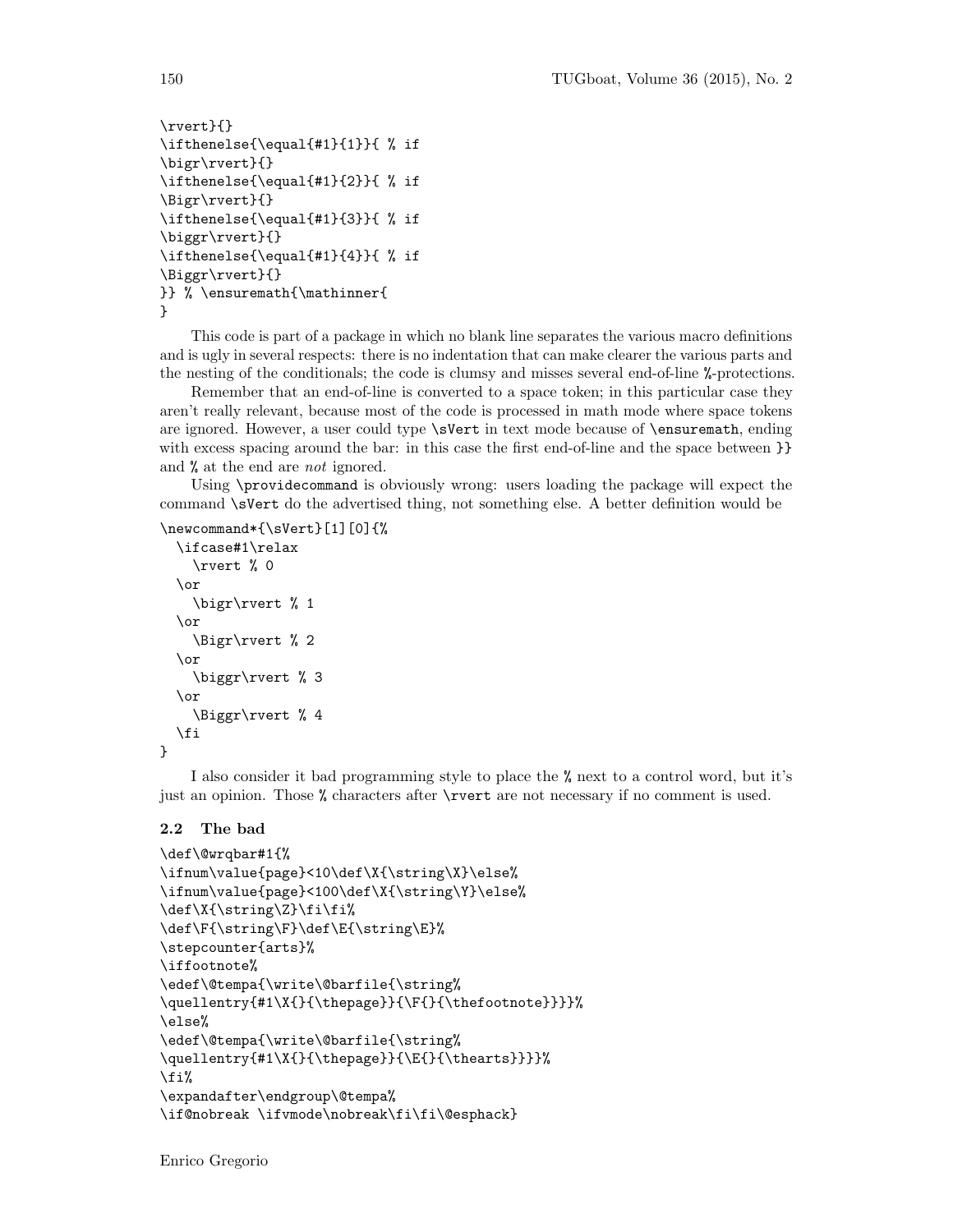Here we surely can't find spurious spaces. There are even too many % characters! The main problem here is that it's almost impossible to read the code.

# 2.3 The good

```
\def\deleterightmost#1{\edef#1{\expandafter\xyzzy#1\xyzzy}}
\long\def\xyzzy\\#1#2{\ifx#2\xyzzy\yzzyx
  \else\noexpand\\{#1}\fi\xyzzy#2}
\long\def\yzzyx#1\xyzzy\xyzzy{\fi}
```
This code by the Grand Wizard can be taken as a model of neatness. However, it's not really clear what it does: reading Appendix D of The TEXbook is necessary to understand it.

# 2.4 A surprise

 $\{\text{ } A'C \text{ } B\}$ 

```
\def\adef#1{\catcode'#1=13 \begingroup
\lccode'\~='#1\lowercase{\endgroup\def~}}
\let\oldtt\tt\def\tt{\adef'{\char"0D}\oldtt}
```
 $\{\text{ } A'C \text{ } B\}$ 

 $\{\text{ } A \text{'c B}\}$ \bye

Run this code with plain TEX and you'll have quite a surprise. The purpose is to substitute the curly apostrophe with the straight one that the cmtt10 font has in position "0D. The surprise is that we just get AB with no space in between, no quote and no C, but a mysterious warning in the log file:

Missing character: There is no ^^dc in font cmtt10!

This example has no spurious space; instead, it has a missing one! (Read on for details.)

## 2.5 Great programmers are not immune

This is an excerpt from cleveref.sty, a great piece of software nonetheless:

```
\cref@addlanguagedefs{spanish}{%
\PackageInfo{cleveref}{loaded 'spanish' language definitions}
\renewcommand{\crefrangeconjunction}{ a\nobreakspace}%
\renewcommand{\crefrangepreconjunction}{}%
\renewcommand{\crefrangepostconjunction}{}%
 \renewcommand{\crefpairconjunction}{ y\nobreakspace}%
 [...]
```
Perhaps the author tested the language support only in some cases: the spurious space in the second line showed up when a user tried something like

The Spanish word for Spain is \foreignlanguage{spanish}{Espa\~na}

and realized that there were two spaces between 'is' and 'España'. Isolating the problem was far from easy, because cleveref wasn't seemingly involved. The macro \cref@addlanguagedefs adds to \extrasspanish, which is executed every time the language shifts to Spanish: so at this language change a space was produced.

See Figure 1 for another example.

## 3 What happens?

The rule is simple: an end-of-line is converted into a 'typed space' that can become a space token, but won't if it follows a control word. So, in the line

\iffootnote%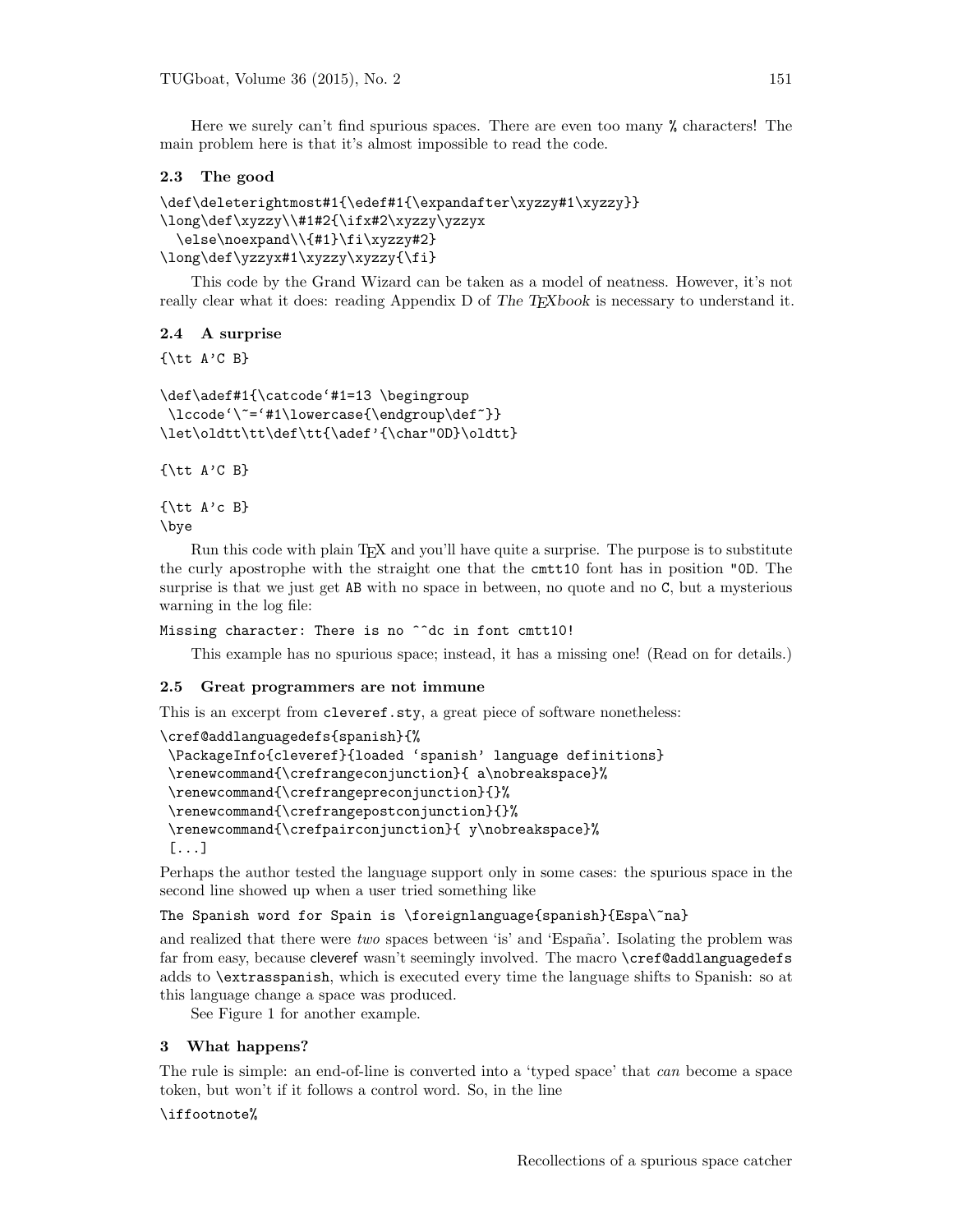| hope egreg doesn't spot this<br><b>Browse files</b><br><b>P</b> master                                 |           |                                                                                                                                         |  |  |  |  |  |
|--------------------------------------------------------------------------------------------------------|-----------|-----------------------------------------------------------------------------------------------------------------------------------------|--|--|--|--|--|
| 1 parent 498f1f7 commit ea3baab1b91c6a4eb52fc03cfb1f7fec2ba91a5f<br>davidcarlisle authored 23 days ago |           |                                                                                                                                         |  |  |  |  |  |
| $\pm$ Showing 1 changed file with 3 additions and 3 deletions.<br><b>Unified</b><br><b>Split</b>       |           |                                                                                                                                         |  |  |  |  |  |
| <b>ENEL</b> elocalloc/elocalloc.dtx<br>6                                                               |           |                                                                                                                                         |  |  |  |  |  |
|                                                                                                        | 忠         | $@@-13,7+13,7@@$                                                                                                                        |  |  |  |  |  |
| 13                                                                                                     | 13        | % <driver> \ProvidesFile{elocalloc.drv}</driver>                                                                                        |  |  |  |  |  |
| 14                                                                                                     | 14        | % \fi                                                                                                                                   |  |  |  |  |  |
| 15                                                                                                     | 15        | \ProvidesFile{elocalloc.dtx}<br>%                                                                                                       |  |  |  |  |  |
| 16                                                                                                     | 16        | [2015/05/09 v0.01 local allocation for LaTeX 2015+ (DPC)]<br>$\sim$<br>[2015/06/21 v0.02 local allocation for LaTeX 2015+ (DPC)]<br>$+$ |  |  |  |  |  |
| 17                                                                                                     | 17        | %                                                                                                                                       |  |  |  |  |  |
| 18                                                                                                     | 18        | % \iffalse                                                                                                                              |  |  |  |  |  |
| 19                                                                                                     | 19        | %<*driver>                                                                                                                              |  |  |  |  |  |
| 忠                                                                                                      |           | 00 -96,12 +96,12 00                                                                                                                     |  |  |  |  |  |
| 96                                                                                                     | 96        | % Note that this means that (unlike the \textsf{etex} package originals)                                                                |  |  |  |  |  |
| 97                                                                                                     | 97        | % locally allocating one register affects the top of the other registers                                                                |  |  |  |  |  |
| 98                                                                                                     | 98        | % that share the same top of range, but doing otherwise would mean storing                                                              |  |  |  |  |  |
| 99                                                                                                     |           | -% separate values ofr each type, and would make it harder to make                                                                      |  |  |  |  |  |
| 100                                                                                                    | 99<br>100 | +% separate values for each type, and would make it harder to make                                                                      |  |  |  |  |  |
| 101                                                                                                    | 101       | %  \extrafloats  work, should such an extension ever be needed.<br>\begin{macrocode}<br>$\frac{9}{6}$                                   |  |  |  |  |  |
| 102                                                                                                    | 102       | \def\eloc@lloc#1#2#3#4#5{%                                                                                                              |  |  |  |  |  |
| 103                                                                                                    | 103       | \def\extrafloats##1{%                                                                                                                   |  |  |  |  |  |
| 104                                                                                                    |           | \PackageWarning{elocalloc}{\string\extrafloats\space ignored}}<br>$\sim$                                                                |  |  |  |  |  |
|                                                                                                        | 104       | \PackageWarning{elocalloc}{\string\extrafloats\space ignored}}%<br>$+$                                                                  |  |  |  |  |  |
| 105                                                                                                    | 105       | \e@ch@ck{#1}#2\z@#3%                                                                                                                    |  |  |  |  |  |
| 106                                                                                                    | 106       | \expandafter\e@alloc@chardef\expandafter#2%                                                                                             |  |  |  |  |  |
| 107<br>107                                                                                             |           | \the\numexpr#2-1\relax                                                                                                                  |  |  |  |  |  |
| 忠                                                                                                      |           |                                                                                                                                         |  |  |  |  |  |

Figure 1: Another example of expert TEXnicians not being immune

the comment character is not necessary because the typed space resulting from the end-of-line will be ignored, being after a control word. To the contrary, the end-of-line in

\PackageInfo{cleveref}{loaded 'spanish' language definitions}

becomes a regular space token in the replacement text of the macro being defined and will disappear only if T<sub>EX</sub> is in a good mood when the macro is used.

Being in a good mood about space tokens means that the current mode is vertical (between paragraphs, basically) or math: in these cases, space tokens do nothing. If TEX is typesetting a regular paragraph (or a horizontal box), space tokens are generally not ignored and this is the cause for the mysterious effect presented in section 2.5.

Here are some examples of code written by people probably accustomed to other programming languages where spaces are used much more freely to separate tokens and are mostly irrelevant (unless in a string, of course).

```
\newcommand{\smallx}[1]{
     \begin{center}
        \begin{Verbatim}[commandchars=\\\{\}]
```
\code{#1}

\end{Verbatim} \end{center} } =========================== \include{fp} \newcommand\entryOne[1]{ \ifnum #1 = 100 #1 \fi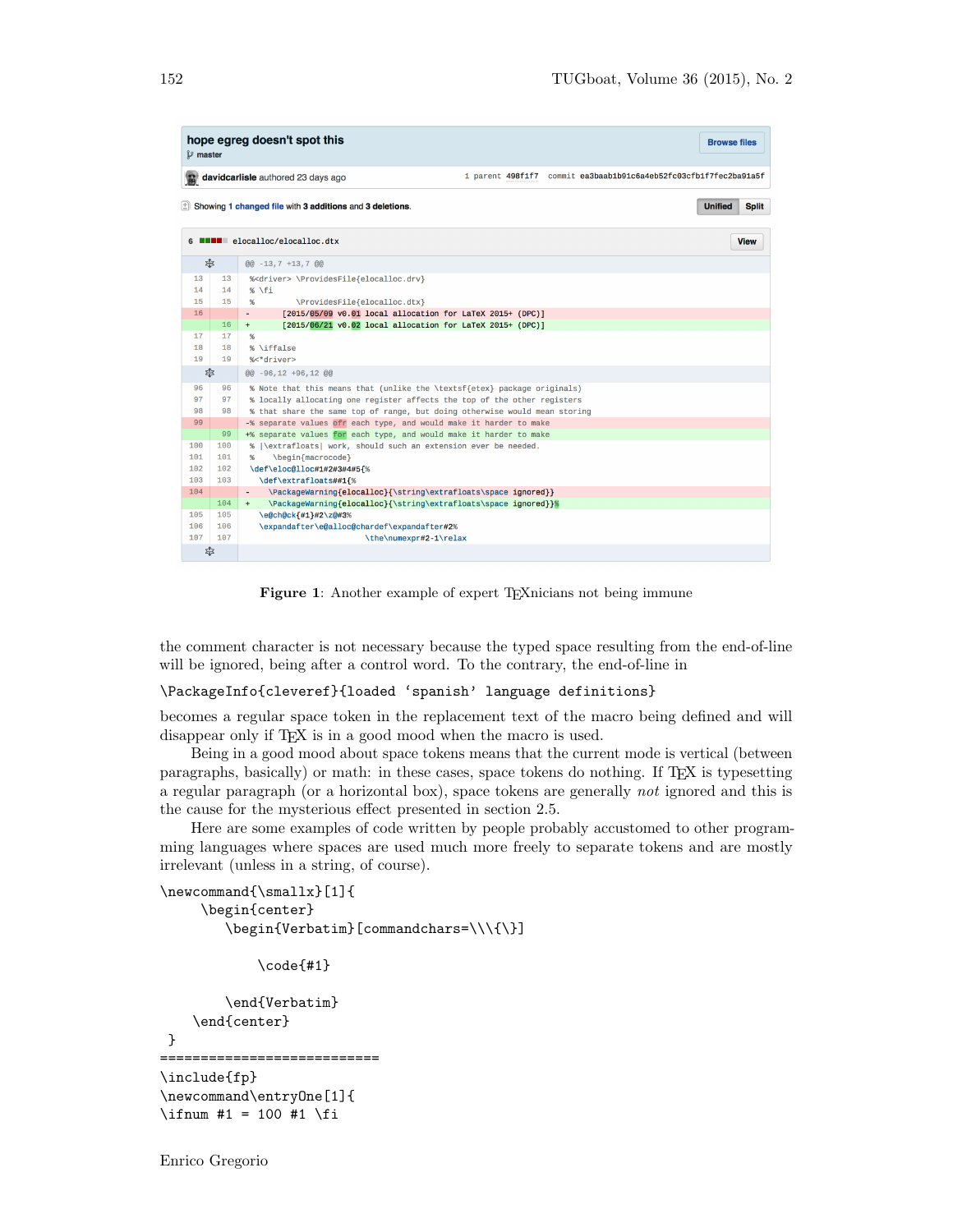# SENATVSPOPVLVSQVEROMANVS IMPCAESARIDIVINERVAEFNERVAE TRAIANOAVGGERMDACICOPONTIF MAXIMOTRIBPOTXVIIIMPVICOSVIPP ADDECLARANDVMQVANTAEALTITVDINIS MONSETLOCVSTANTISOPERIBVSSITEGESTVS

Figure 2: The inscription at the base of the Columna Traiana in Rome

```
}
\newcommand\entryTwo[1]{
\FPeval{\result}{#1}
\ifnum \result = 100 \result \fi
}
===========================
\newcommand{\trellis}[4]{
  \def \STATES {#1}
  \def \PSK {#2}
  \def \XDISTANCE {#3}
  \def \YDISTANCE {#4}
  \FPupn\NGROUPS{\STATES{} \PSK{} div 0 trunc}
  \multido{\ryA=0+-\YDISTANCE,\nA=1+1}{\STATES}{%
    \dotnode(0,\ryA){dotA\nA}
    \dotnode(\XDISTANCE,\ryA){dotB\nA}
 }
  \multido{\nG=1+1,\nOffset=1+\PSK}{\NGROUPS}{%
    \multido{\nStart=\nG+\NGROUPS}{\PSK}{%
      \multido{\nArrows=\nOffset+1}{\PSK}{%
        \ncline{dotA\nStart}{dotB\nArrows}
      }
   }
 }
}
```
The authors of the first two examples have no notion of spurious space and write T<sub>E</sub>X code as if it was, say, C. The third example mixes end-of-line protection with 'free form code'. Counting the number of spurious spaces so produced is a funny exercise.

Unfortunately, TEX is not free form! Spaces are important in typesetting, unless we want to write texts like the ancient Romans did: in Figure 2 we can see an emulation of the inscription at the base of the *Columna Traiana* in Rome.<sup>3</sup> (The font is Trajan by Peter Wilson, http://ctan.org/pkg/trajan.)

The ancients did not use spaces for several reasons. The suffixes helped in dividing a word from the next one, but perhaps the most important reason was saving space: marble and parchment were very expensive. Only the introduction of print and of less expensive paper allowed for using spaces between words for better clarity and ease of reading.

Well, one says, why don't we add  $\%$  at the end of each line in macro code and forget about the whole thing, even if the code is a bit harder to read?

Sorry, no. Here's another example that shows this is not possible: there are two diseases that I call the 'spurious space syndrome' and the 'missing space syndrome'. The latter is the more serious one.

\documentclass{article} \newcount\monthlycount

<sup>3</sup> When writing the paper, I was victim of a spurious space sneaking in the text of the inscription, but fortunately I noticed it before submission.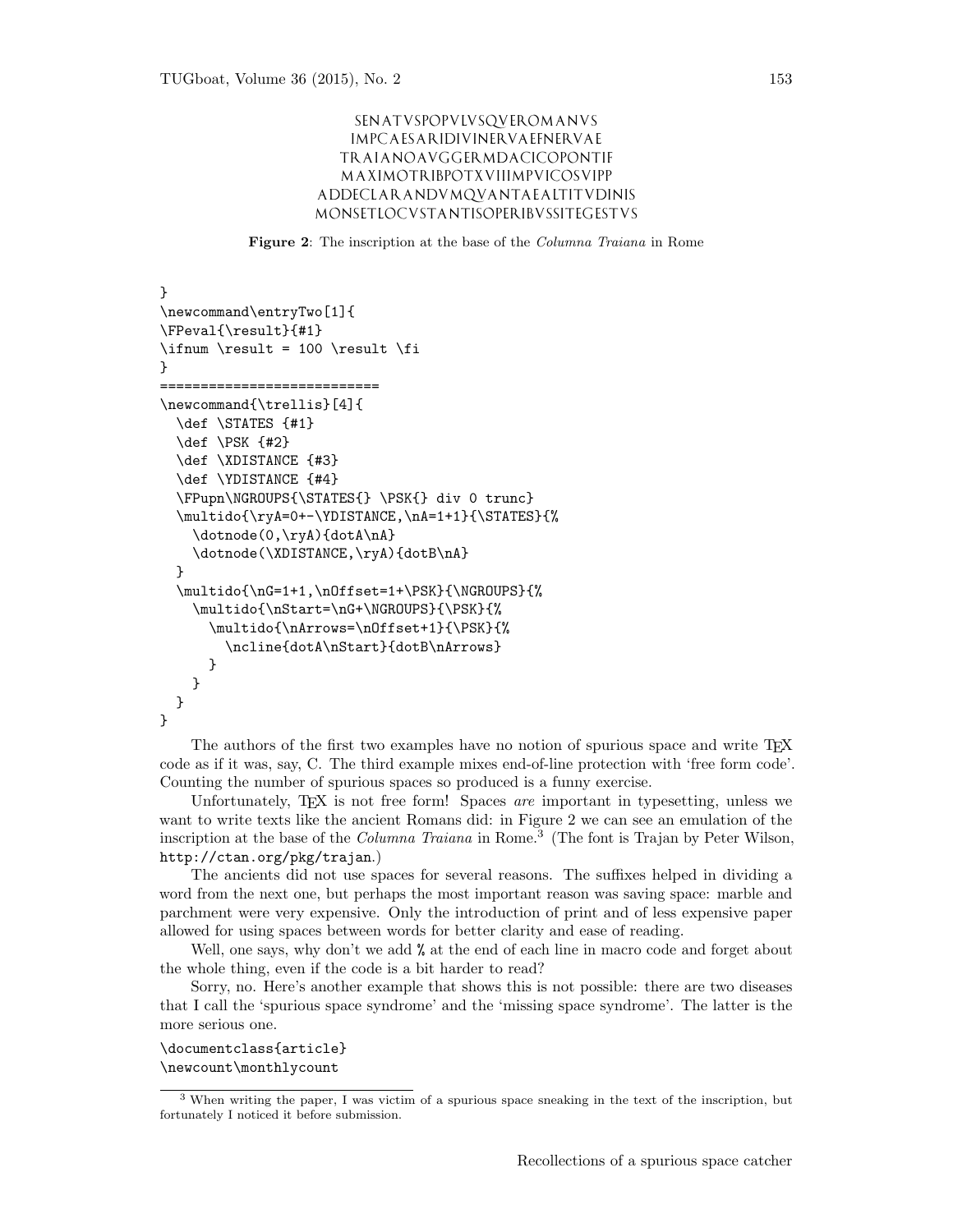```
\newcommand{\monthlytodo}[1]{\par%
  \fbox{%
    \parbox{10cm}{%
      \monthlycount=1%
      \loop\ifnum\monthlycount<13%
        #1--\number\monthlycount\hrulefill\par%
        \advance\monthlycount by 1%
      \repeat%
    }%
 }%
}
\begin{document}
\monthlytodo{2013}
\end{document}
```
This code should print a boxed numbered lists, with items consisting of a rule preceded by year and month number. Running it will make TEX stop, after several seconds with no sign of activity, showing

# ! TeX capacity exceeded, sorry [main memory size=5000000]. <to be read again>

#### l.15 \monthlytodo{2013}

Quite surprising, isn't it? Well, the author of the code had in the past been a victim of the spurious space syndrome, so he started to add % at the end of each line, even in the document part, not only in macro code.

Let's see what happens: the replacement text of the macro would be shown by T<sub>E</sub>X as

... \loop \ifnum \monthlycount <13#1--\number \monthlycount ...

and, when \monthlytodo{2013} is called, the test will be

-

... \loop \ifnum \monthlycount <132013--\number \monthlycount ...

No wonder now that it takes so long to end the loop and that TEX runs out of memory, because it's trying to build an \fbox!

A clear case of 'missing space syndrome'. The solution is not having % after 13. Since the constant is part of a numeric test, we are in the special case where TFX *ignores* a space token after it.

The code in section 2.4 suffers from the same syndrome; when  $\{\text{ } A \text{'C B}\}$  is processed, the apostrophe becomes active and expanded like a macro, leading to the token list

# A\char"0DC B

and this is where things go wrong: \char looks for a number in hexadecimal format because of " and finds the digits DC; since no character lives in that slot, the error message about a missing character ^^dc is issued. The correct code should have either a space or \relax

```
\let\oldtt\tt\def\tt{\adef'{\char"0D }\oldtt}
\let\oldtt\tt\def\tt{\adef'{\char"0D\relax}\oldtt}
```
Which one is a stylistic decision: both the space and  $\relax \relax \relax \relax$  stop the search for further digits; \relax would do nothing, but the space would be ignored. There is another possibility, that is,

# \let\oldtt\tt\def\tt{\adef'{\active}\oldtt}

but this exploits the incidental fact that " $OD = 13$  and that **\active** is defined with **\chardef** to point at character 13, so it's not good programming.

Here is a worse example discovered by Frank Mittelbach some days after the TUG meeting.<sup>4</sup>

| 2337 | \advance\@tempcnta-2%               |  |
|------|-------------------------------------|--|
| 2338 | \ifnum \thevpagerefnum =\@tempcnta% |  |

<sup>4</sup> http://tex.stackexchange.com/questions/257100/varioref-and-previous-page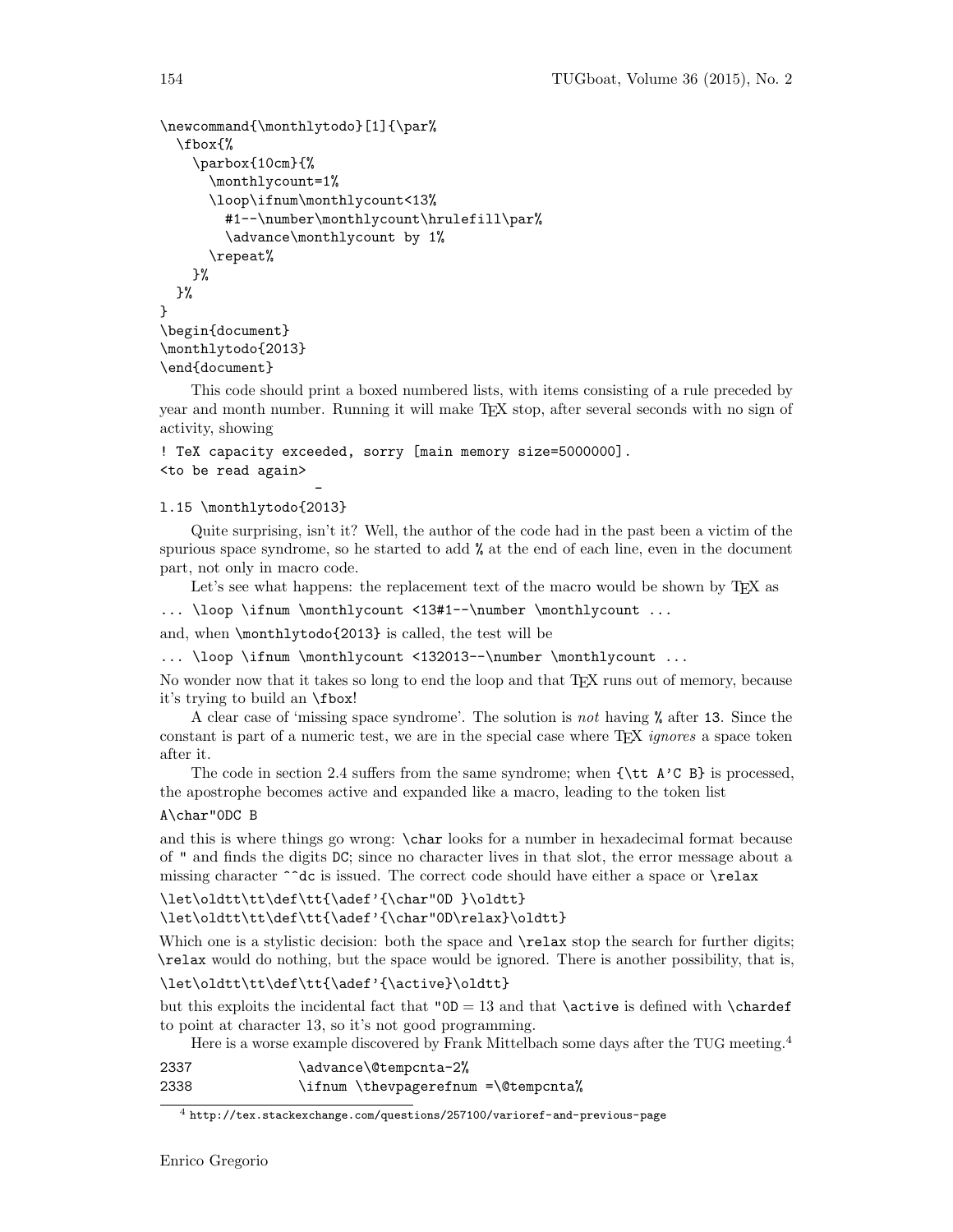Remember the spurious spaces in cleveref.sty discussed in section 2.5? After I reported the bug, the author went on and added % at the end of lines. In this case it is a very bad case of 'missing space syndrome': when TEX is looking for a numerical constant, it looks for a space token after it or a token that can't be interpreted as a digit. In doing this it expands tokens, so it evaluates the conditional before having set the value of \@tempcnta because it still doesn't know whether the number is ended. The result is that the reference will not be correct. This code is part of a redefinition of a command in varioref.sty and, of course, the original code (pretty much identical otherwise) has no % after -2.

The precise rule is that when a syntactical construct allows for  $\langle one\ option\al\ space\rangle$ , TEX will look for it with expansion. Quoting The T $\bar{F}X$ book [2, p. 208]

For best results, always put a blank space after a numeric constant; this blank space tells T<sub>E</sub>X that the constant is complete, and such a space will never "get through" to the output. In fact, when you don't have a blank space after a constant, TFX actually has to do more work, because each constant continues until a non-digit has been read; if this non-digit is not a space, TEX takes the token you did have and backs it up, ready to be read again.

One could maintain that a macro writer using \loop should know the details of TEX programming, as this macro is not officially supported by LATEX, so the memory exhaustion problem would not show up. However, a gross estimate of the number of packages using \loop is 378. I didn't even try checking how many use \ifnum: both are essential devices in the (LA)TEX programmer's toolbox.

Surely a wannabe macro writer should be aware of these issues, but they are very subtle and, as we saw, even very experienced programmers can be victim of the bad syndrome. I could give plenty of similar examples.

#### 4 Solutions

A possible way out of the space related syndromes might be fencing macro code with statements equivalent to doing

```
\catcode' =9 \endlinechar=-1 \makeatletter
```
(the last command for LATEX management of internal macros) with an appropriate restore action at the end. Something like

```
\edef\restorecodes{%
  \catcode32=\the\catcode32
  \endlinechar=\the\endlinechar
  \noexpand\makeatother
}
\catcode32=9 \endlinechar=-1 \makeatletter
```
... macro code ...

#### \restorecodes

but this wouldn't cure the missing space syndrome, but rather aggravate it because we can no longer add the optional space after constants! Moreover, sometimes we need space tokens in macro code. Well, we could add \space where we want a space, but this is cumbersome. Another bright idea comes to mind: use  $\tilde{ }$  as space. Let's try it.

```
\edef\restorecodes{%
  \catcode32=\the\catcode32
  \catcode126=\the\catcode126
  \endlinechar=\the\endlinechar
  \noexpand\makeatother
}
\catcode32=9 \catcode126=10 \endlinechar=-1\makeatletter
```

```
\newcount\monthlycount
```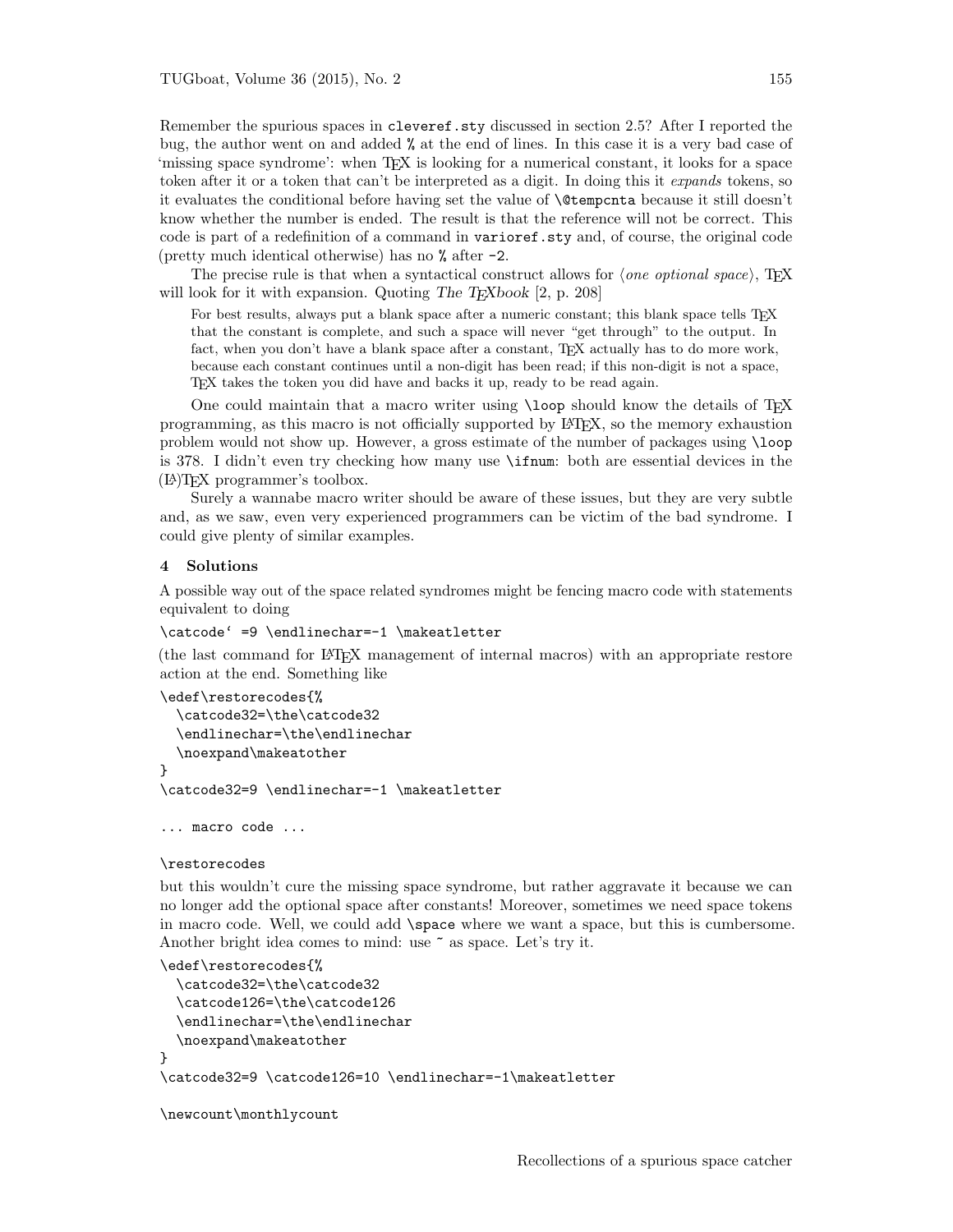```
\newcommand{\monthlytodo}[1]{\par
  \fbox{
    \parbox{10cm}{
      \monthlycount=1~
      \loop\ifnum\monthlycount<13~
        #1--\number\monthlycount\hrulefill\par
        \advance\monthlycount by 1~
      \repeat
    }
 }
}
```
#### \restorecodes

This is indeed more like free form. Recall that category code 9 means 'ignored' and category code 10 means 'space'. But wait a moment! The rule says that spaces are stripped at end of lines and substituted with the internal end-of-line marker, in this case nothing because the parameter **\endlinechar** is set to  $-1$ . And maybe we wouldn't have 'real spaces' in the replacement text of our macros. Again a couple of quotations from The  $T_{F}X$ book solve the issue. First about the stripping of spaces [2, p. 46]

TEX deletes any  $\langle space \rangle$  characters (number 32) that occur at the right end of an input line. Then it inserts a  $\langle return \rangle$  character (number 13) at the right end of the line [...]

and this is supplemented by the fact that \endlinechar usually has the value 13. So the category code 10 tilde will not be stripped, because its character code is not 32.<sup>5</sup>

About the second issue, look at [2, p. 47]

If TEX sees a character of category 10 (space), the action depends on the current state. If TEX is in state  $N$  or  $S$ , the character is simply passed by, and TEX remains in the same state. Otherwise T<sub>E</sub>X is in state  $M$ ; the character is converted to a token of category 10 whose character code is 32, and TEX enters state  $S$ . The character code in a space token is always 32.

Thus we can count on  $\tilde{\phantom{a}}$  being converted to a real space token when the replacement text of the macro is stored in memory. Of course we lose the character to denote a tie, but when writing macros this is rarely needed and we can always resort to \nobreakspace in those cases.

Why not use  $\text{relax}$  instead? It *can* be used, of course, but we lose full expandability that, in several cases, is what we need. Note that integer registers or constants defined with \chardef or \mathchardef are already 'full' numbers on their own and no space is looked for after them.

#### 5 LAT<sub>E</sub>X3 and expl3, a new way around these problems and much more

Whoever is so kind to follow my answers at TeX.StackExchange will have probably understood where I'm going: the LATEX3 project started more than twenty years ago, but has been stalling for a long time until a few years ago, when it became really possible to use the new programming paradigms it introduced. At the time the LATEX team started studying it, computing resources were too scant: for instance, running  $\mathbb{B}TFX2_{\epsilon}$  on emT<sub>F</sub>X left very little space for labels and personal macros. Nowadays, we can make presentations, plots, complex drawings with very short computing time. I remember without any nostalgia the times when drawing a mildly complicated diagram using PICTEX could take minutes! Making a 37 frame presentation from this paper just took seconds, and it involved compiling twice with a run of PythonTEX in between.

Thus the overhead of loading several thousand lines of code is not much of a problem as it could have been years ago. When these lines of code are included in the format, the loading time will be reduced to a few milliseconds.

 $5$  It must be mentioned that the current TEX implementations of TEX Live and MiKTEX also strip off tabs (character code 9).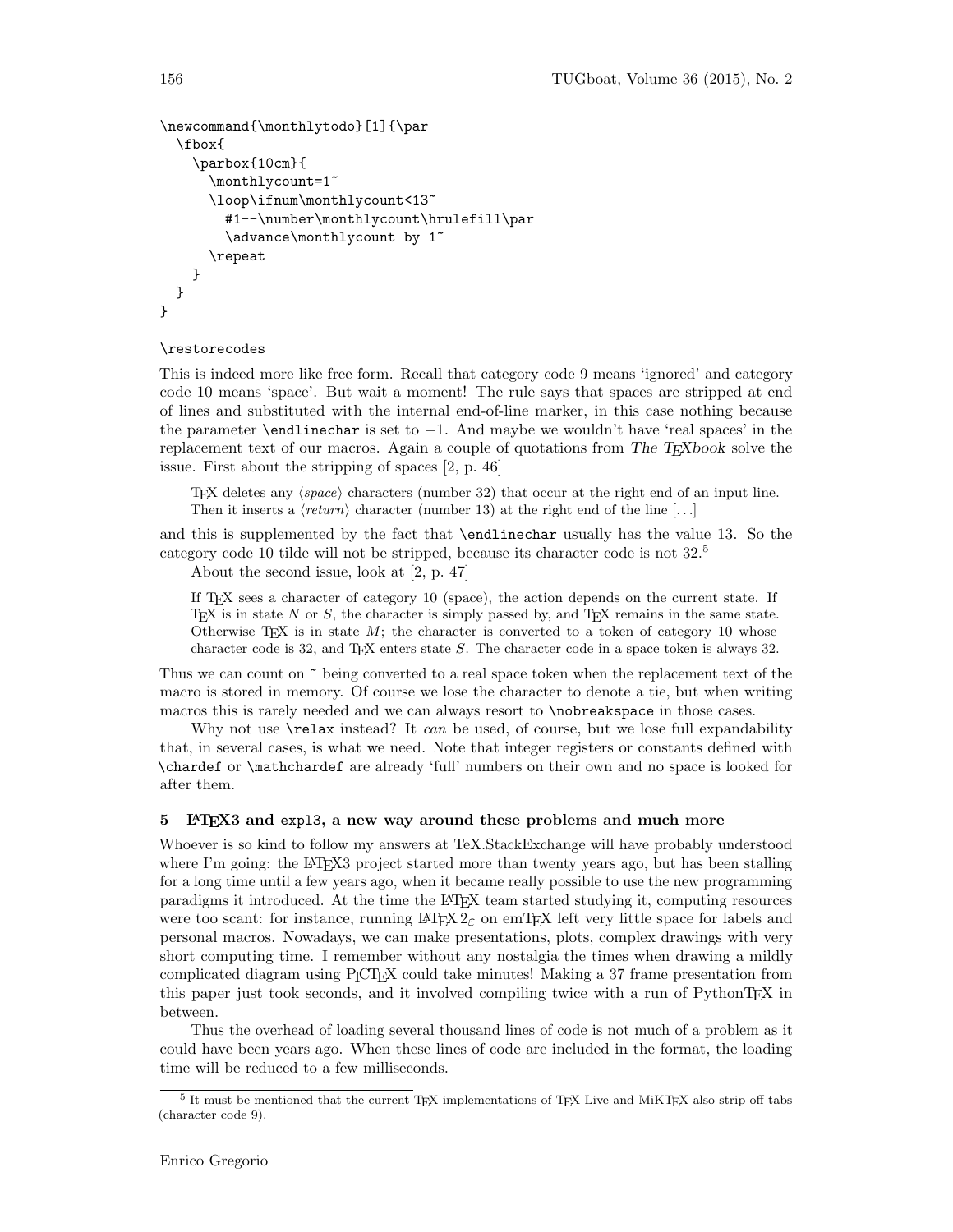The expl3 programming environment provides 'code block fences' similar to the ones I described earlier, but it also adds \_ and : as characters that can be used in control sequence names. Think of  $\overline{\phantom{a}}$  as the traditional  $\otimes$  (that's not allowed in control sequence names); the use of the colon is rather interesting, and I'll return to it after having given some examples.

I'm aware that changing one's programming paradigm can be difficult at first, because habits are hard to die. But a couple of toy problems may be able to get your attention.

First problem: we want to obtain the ratio between two lengths in an expandable way to use, for instance, as a factor in front of another length parameter and we want this with as high accuracy as possible.

```
\documentclass{article}
\usepackage{xparse}
```

```
\ExplSyntaxOn % start the programming environment
\DeclareExpandableDocumentCommand{\dimratio}{ O{5} m m }
{
 \fp_eval:n
  {
   round ( \dim_to_fp:n { #2 } / \dim_to_fp:n { #3 } , #1 )
   }
}
```
\ExplSyntaxOff % end the programming environment

Apart from line breaks added for readability, this is essentially one line of code! And it can be 'free form'! I use the \fp\_eval:n function that produces the result of a computation, together with data type conversion functions. If we try \dimratio{\textwidth}{\textheight} or \dimratio[2]{\textwidth}{\textheight} we obtain, respectively, 0.62727 and 0.63 and we could even say

```
\setlength{\mylength}{\dimratio{\textwidth}{\textheight}\mylength}
```
in order to scale the value of the parameter \mylength by this ratio.

Second toy problem. We want to parse a semicolon-separated list, applying to each item some formatting macro \dosomething. First some nice code by Petr Olšák:

```
\def\ls#1{\lsA#1;;}
\def\lsA#1;{\ifx;#1;\else \dosomething{#1}\expandafter\lsA\fi}
\def\dosomething#1{\message{I am doing something with #1}}
```

```
\{a,b\};(c,d);(e,f)\}
```
This is a well-known technique which does its job nicely, but has some shortcomings that I'll illustrate after showing the corresponding expl3 code:

```
\ExplSyntaxOn
\NewDocumentCommand{\dosomething}{m}
 {
  I \degree am \degree doing \degree something \degree with \degree #1
 }
\seq_new:N \l_manual_ls_items_seq
\NewDocumentCommand{\ls}{m}
 {
  \seq_set_split:Nnn \l_manual_ls_items_seq { ; } { #1 }
  \seq_map_function:NN \l_manual_ls_items_seq \dosomething
 }
\ExplSyntaxOff
\{a,b\}; (c,d) ; (e,f)}
```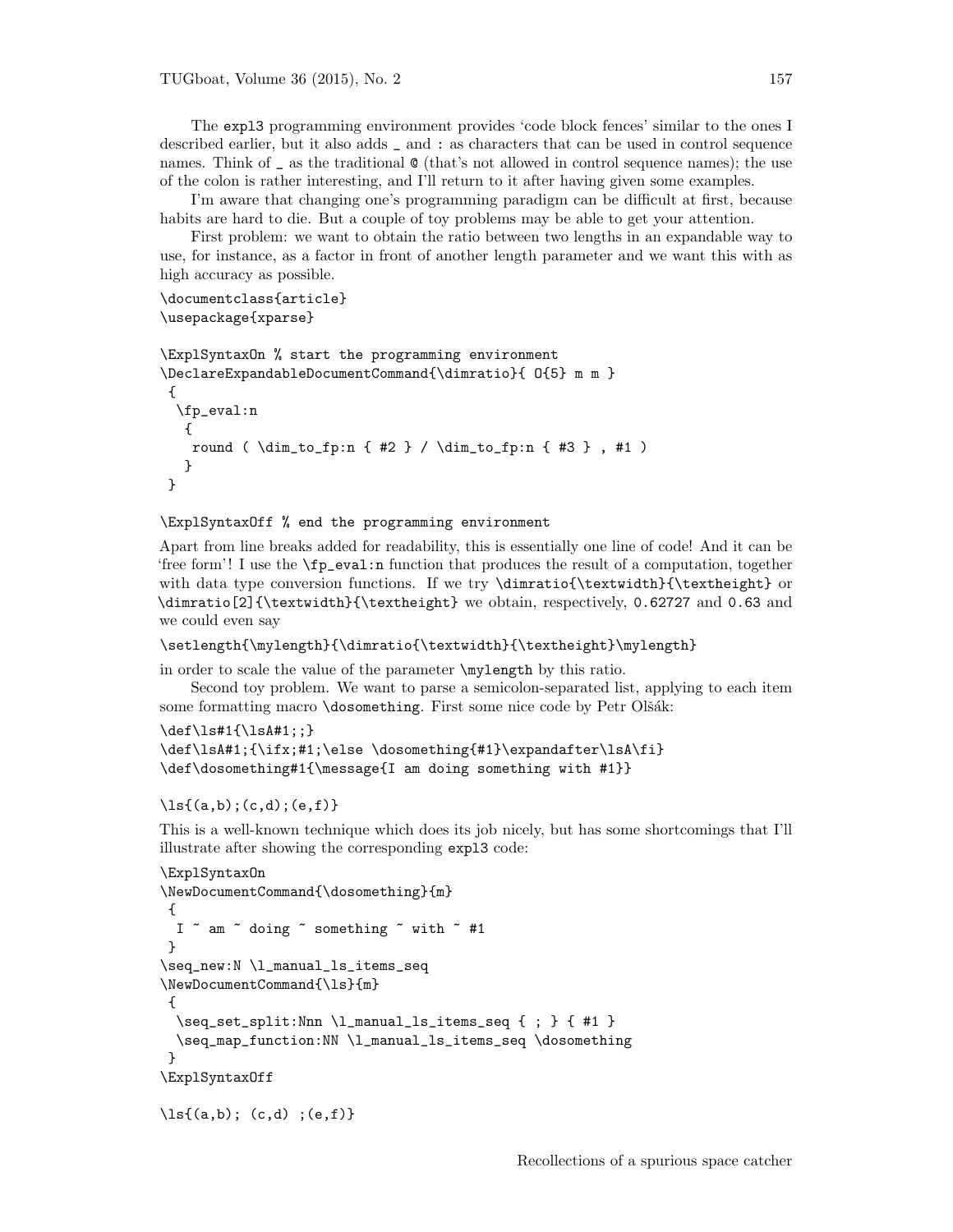One of the new data types introduced in expl3 is the sequence type: an ordered list of items, which can be accessed as a whole or by item number. The first function does the splitting and loads the declared variable with the items; then \seq\_map\_function:NN passes each item as the argument to the function \dosomething, which is just the same as Petr Olšák's macros.

Oh, wait! If you look carefully, in my example there are spaces surrounding the middle item, which would sneak into Petr's code, while they don't with the expl3 code, because the splitting function automatically trims off leading and trailing spaces around an item. So users can even type the input as

 $\iota$ (a,b);  $(c,d);$ 

 $(e,f)$ 

}

if they deem it convenient.

Let's go back to the Grand Wizard's code shown in section 2.3:

\def\deleterightmost#1{\edef#1{\expandafter\xyzzy#1\xyzzy}}

\long\def\xyzzy\\#1#2{\ifx#2\xyzzy\yzzyx

\else\noexpand\\{#1}\fi\xyzzy#2}

\long\def\yzzyx#1\xyzzy\xyzzy{\fi}

It's supposed to remove the last item from a sequence. In Appendix  $D$  [2, p. 378], sequences, called *list macros*, are implemented as macros with a replacement text such as  $\{\{(a,b)\}\}\{\{(c,d)\}\}\$ , so one could do

 $\def\myitems{\\}(a,b)}\{\c,d\}\{\c,f\}$ 

and the \deleterightmost macro is supposed to be called like

\deleterightmost\myitems

in order to remove the last item, so leaving the same as if the definition had been

 $\def{\myitems}{\{(a,b)\}\{\{(c,d)\}\}}$ 

Compare the code above with the expl3 code

\seq\_pop\_right:NN \l\_manual\_ls\_items\_seq \l\_tmpa\_tl

which has also the significant advantage that the last item is still available in the token list scratch variable \l\_tmpa\_tl (or any token list variable we choose to use). Knuth's macro simply discards it.

Here's a new version for the \monthlytodo macro:

```
\documentclass{article}
\usepackage{xparse}
```

```
\ExplSyntaxOn
\NewDocumentCommand{\monthlytodo}{ O{10cm} m }
{
 \par \noindent \fbox { \manual_monthlytodo:nn { #1 } { #2 } }
 }
\cs_new_protected:Nn \manual_monthlytodo:nn
 {
 \parbox { \dim_eval:n { #1 - 2\fboxsep - 2\fboxrule } }
  {
   \int_step_inline:nnnn { 1 } { 1 } { 12 }
     {
     #2--\int_to_arabic:n { ##1 }\hrulefill\par
    }
  }
}
```
Enrico Gregorio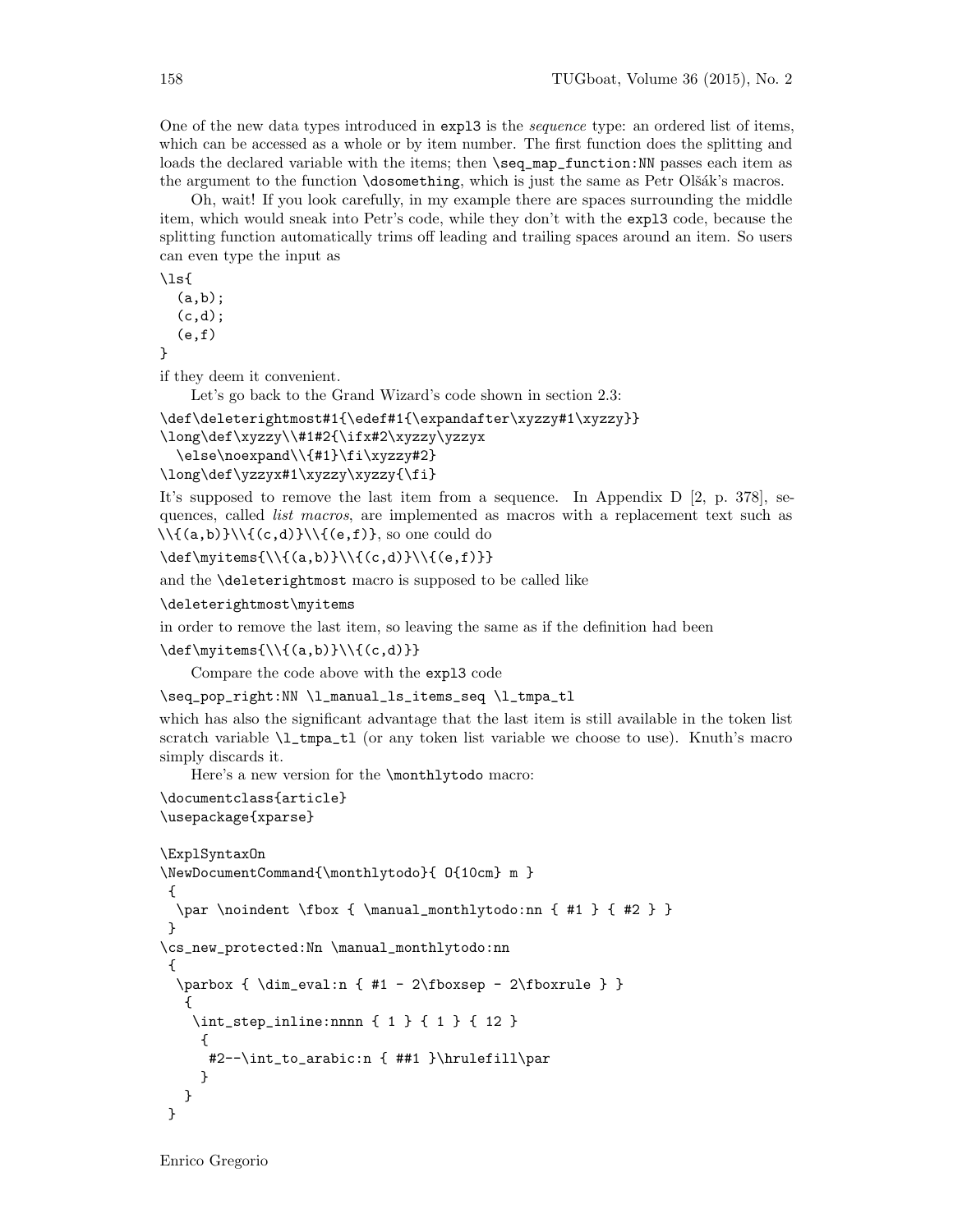\ExplSyntaxOff \begin{document} \monthlytodo{2013} \monthlytodo[\textwidth]{2015} \end{document}

Note that there's no  $\lozenge$  loop any more, but the much more convenient  $\int \text{step}_\text{inlin}$ :nnnn function that accepts as its first three arguments, respectively, the starting point, the step and the ending point; the fourth argument contains code that should use the current value, available as #1 which in this case must become ##1 because we're doing a definition. I also added an optional argument to set the width of the box and show \dim\_eval:n.

No need to be obsessed by adding spaces after constants, because objects are clearly separated from each other. If a function needs a numeric argument, it will be given in braces and the function's *signature* tells us how many arguments are expected (of course, one has to know what type of argument should be given).

Just to show the power of expl3, let me make a bimonthly calendar:

```
\cs_new_protected:Nn \manual_bimonthlytodo:nn
{
  \parbox { \dim_eval:n { #1 - 2\fboxsep - 2\fboxrule } }
   {
   \int_step_inline:nnnn { 1 } { 2 } { 12 }
    {
     #2 --
      (\int_{t_1,t_0_1}^{t_1} + 1) -- \int_{t_0_1}^{t_1} + 1)\hrulefill\par
    }
  }
}
```
where the step is two; only six steps will be performed, because at the next the value would be above the stated upper bound: let T<sub>E</sub>X do the computations.

In expl3 a careful distinction is made between *functions* and *variables*. They are of course all realized as macros or registers; the distinction is in what they are for: functions do something, whereas variables store tokens.

The naming scheme makes it easy to distinguish between them: a function has a signature made of zero or more characters, separated from the name by a colon. The introductory manual [7] explains what characters are valid and what they mean. The name of a variable should start with  $l_$ ,  $g_$  or  $c_$ , meaning *local, global* or *constant*; exp13 provides distinct functions to act on local and global variables; constants should just be allocated and given a value. A common source of head scratching is memory exhaustion due to filling up the save stack; always adding in the correct way to variables should avoid the problem. The interface manual [6] describes all available kernel functions; there are also other manuals for the still-experimental packages such as the one for regular expressions [8], and not to forget the higher level command defining package x**parse** [9].

# 6 Advantages and disadvantages

Powerful tools always have pros and cons. Let me make a short list of the good parts I've found in expl3.

- 1. Consistent interface: the team is striving for a set of basic functions in such a way that the name suggests the action.
- 2. Several new data types: TEX basically has only macros, but expl3 builds higher level structures that help in keeping different things apart.
- 3. Tons of predefined functions: the most common tasks when operating on data structures are provided and the team is usually responsive when uncovered use cases are shown.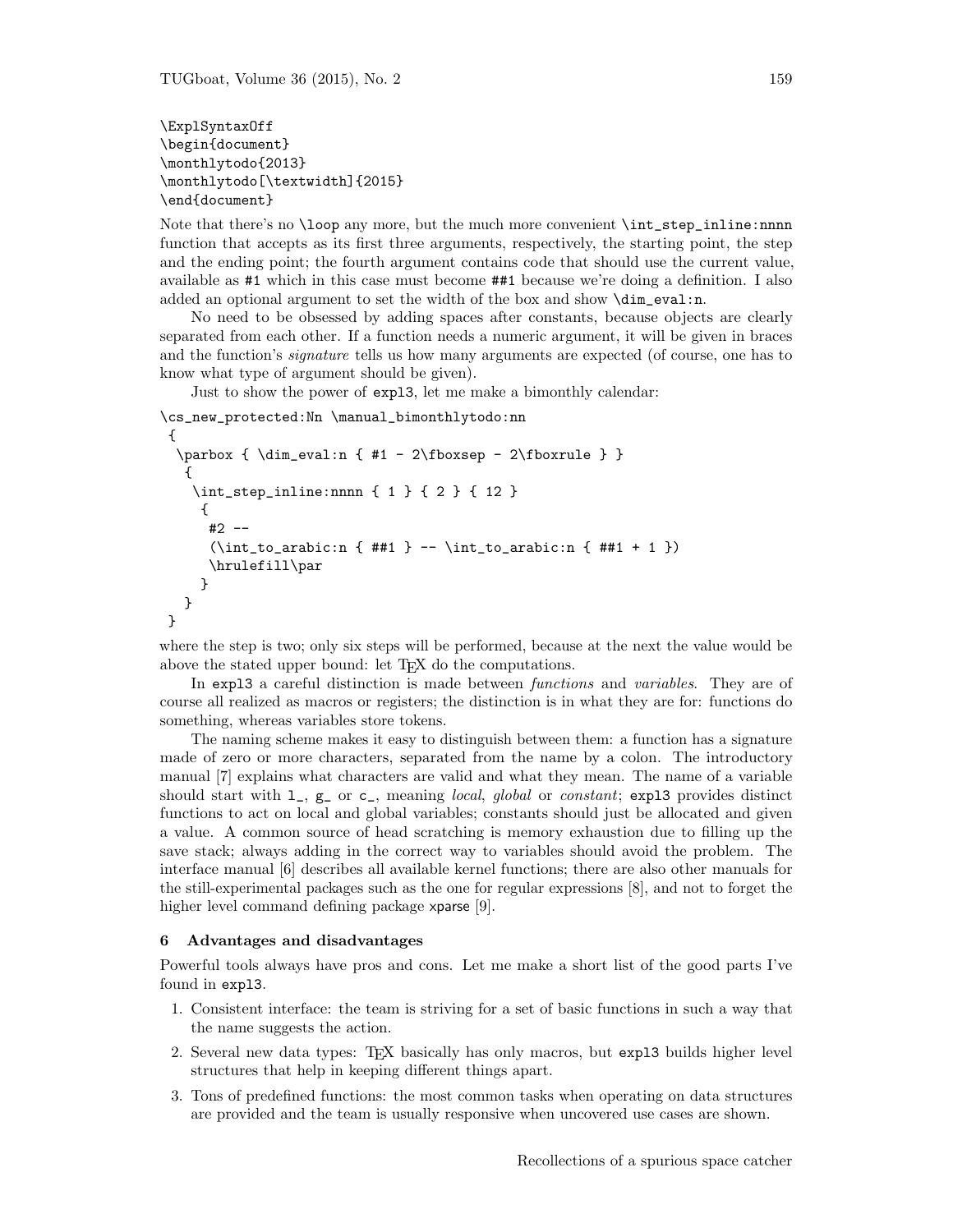4. Ongoing development: the state of expl3 is quite stable; the good thing is that it hides the implementation details of data types and basic functions, so changes at the lower level will have no effect on higher level constructs (apart from speed and efficiency).

Here's a list of the new data types:

token lists are generic containers for tokens (think of \chaptername);

sequences are ordered sets of token lists;

comma separated lists are the same, more user interface oriented;

property lists are unordered sets of token lists, addressed by key;

floating point numbers adhere to the IEEE standard;

regular expressions are as near to the POSIX standard as possible;

coffins are ordinary T<sub>EX</sub> boxes but with many more handles.

The available data types of course include booleans, integers, boxes, lengths, skips (rubber lengths), input and output streams as in standard T<sub>EX</sub>.

Several papers in TUGboat have touched on the problem of case switching macros; here's a simple example of how this is done in expl3:

```
\str_case:nnTF { <string> }
{
 {a}{Case~a}
 {b}{Case~b}
 {z}{Case~z}
}
{Additional code if there is a match}
 {Code if there is no match}
```
The  $\langle string \rangle$  mentioned in the first argument is usually the argument to a function/macro. This also shows the purpose of function signatures: the function expects four braced arguments, the last two denote code to execute if the test returns true (in this case that the first argument is found in the list specified in the second argument) or false, respectively. Also  $\text{str\_case:nn}$ ,  $\strut \text{star\_case:} \text{and } \text{star\_case:} \text{and} \text{are provided,} \text{for cases when the } \text{false code} \text{ or } \text{true code} \text{.}$ are not needed, respectively: an example of what I mean by 'consistent interface'.

Another example of consistent interface is the following. Suppose we have to do something with two token lists, one of which is explicitly given and the other one is sometimes only available as the contents of a token list variable.

```
\cs_new_protected:Nn \manual_foo:nn
 {
 Do~something~with~#1~and~#2
 }
\cs_generate_variant:Nn \manual_foo:nn { nV , Vn , VV }
\manual_foo:nn { Bar } { Foo }
\manual_foo:nV { Bar } \l_manual_whatever_tl
\manual_foo:Vn \l_manual_whatever_tl { Foo }
\manual_foo:VV \l_manual_whatever_a_tl \l_manual_whatever_b_tl
```
The variant is defined in a consistent way, giving us four similarly named functions that perform the same action, only on differently specified arguments. Doing the same in standard L<sup>AT</sup>F<sub>X</sub> requires juggling arguments and well placed \expandafter tokens: a nice game to play, but usually leading to undesired code duplication. The V type argument means that the argument is expected to be a variable, whose value is obtained and placed in a braced argument for processing with the base function.

Now let's turn to the cons. The code is much more verbose, rather like C code is much more verbose than assembler; a price to pay when the pool of available base function is larger. One has never (well, almost) to use **\expandafter**, the preferred toy of all T<sub>EX</sub> programmers;